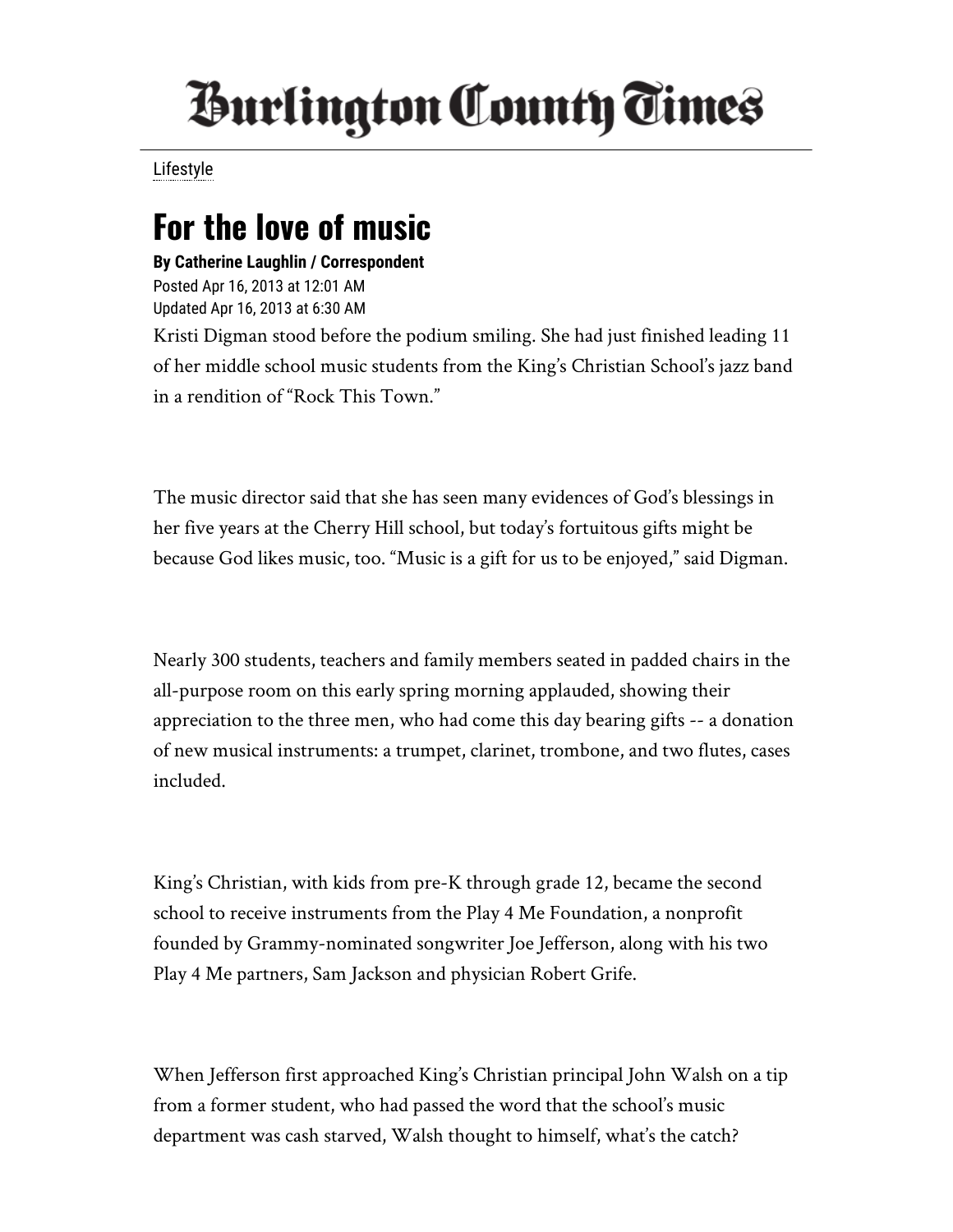"We were bowled over by the whole thing ... someone offering brand new free instruments," said Walsh. "We are very grateful to Mr. Jefferson. But because we are Christian believers, we don't usually think things like this just happen by chance."

Over brunch in 2010, Jefferson told longtime friend Jackson that he wanted to start donating instruments to needy schools throughout South Jersey, as a way to give back for the blessings he's received in his own life.

Throughout a successful career that had spanned from 1972 to 1980, Jefferson, 67, had composed more than 400 songs that have been recorded by major artists including Eric Clapton, Elton John, Johnny Mathis, Gladys Knight, the O'Jays and The Spinners. These days, he works as a music producer through his Mount Laurel-based company, JBJ Entertainment.

A resident of Mount Laurel, Jefferson said while songwriting was his moneymaker as an adult, drums were his passion as a kid. "I saw how playing music enriched my own life growing up," he said.

While Jefferson had altruistic aspirations, his longtime friend Jackson volunteered common sense. "I told Joe that this was going to cost a lot of money. But Joe said, 'I know ... but I think we can get it,'" recalled Jackson, 66, who considers himself the operations manager of the nonprofit.

To raise funds, the trio have turned to the South Jersey community, raising more than \$10,000 from businesses and private donors in the last year. "It's strange how situations seem to work out. Once I put the idea into the universe, it manifested," said Jefferson.